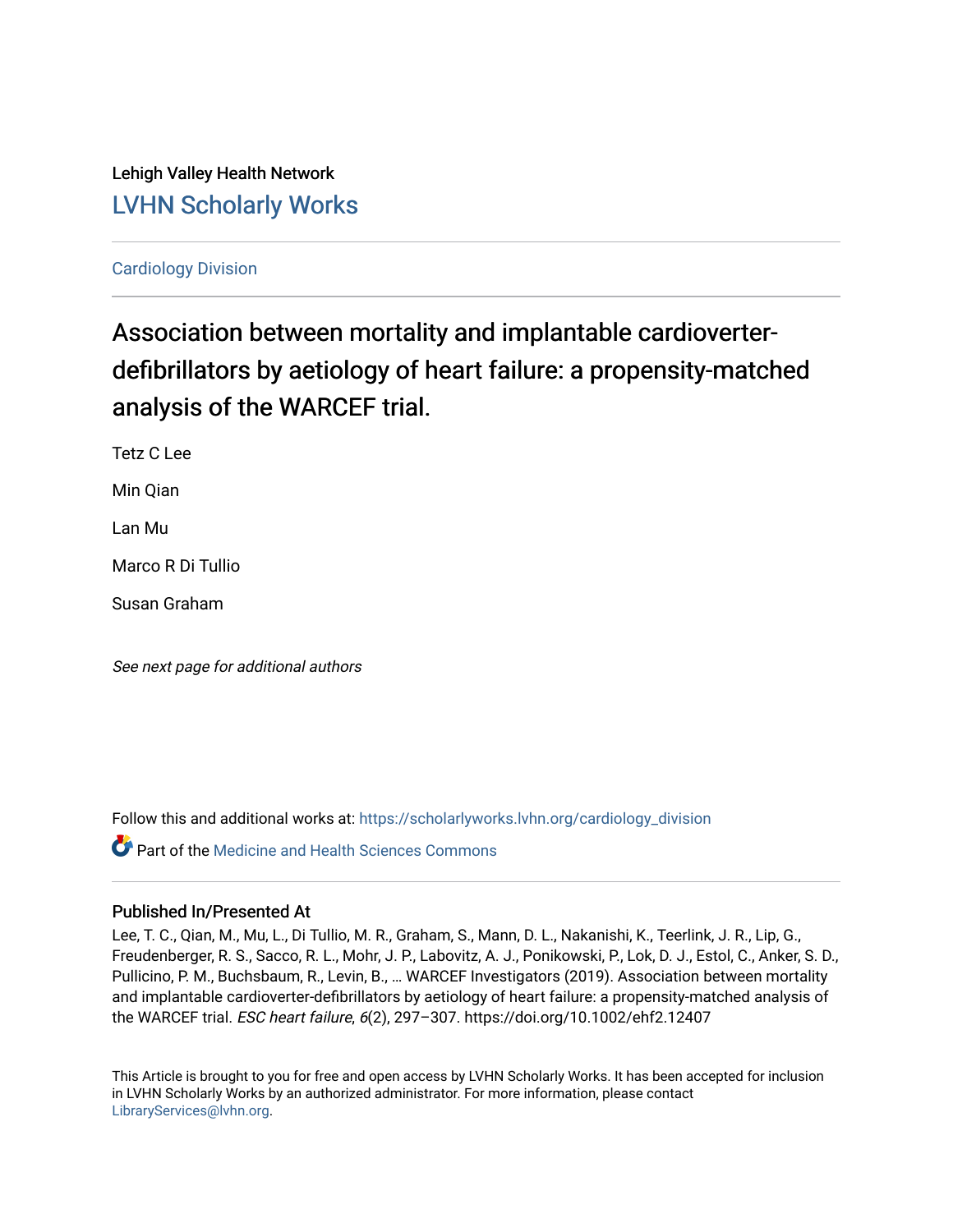#### Authors

Tetz C Lee, Min Qian, Lan Mu, Marco R Di Tullio, Susan Graham, Douglas L Mann, Koki Nakanishi, John R Teerlink, Gregory Y H Lip, Ronald S. Freudenberger MD, Ralph L Sacco, Jay P Mohr, Arthur J Labovitz, Piotr Ponikowski, Dirk J Lok, Conrado Estol, Stefan D Anker, Patrick M Pullicino, Richard Buchsbaum, Bruce Levin, John L P Thompson, Shunichi Homma, and Siqin Ye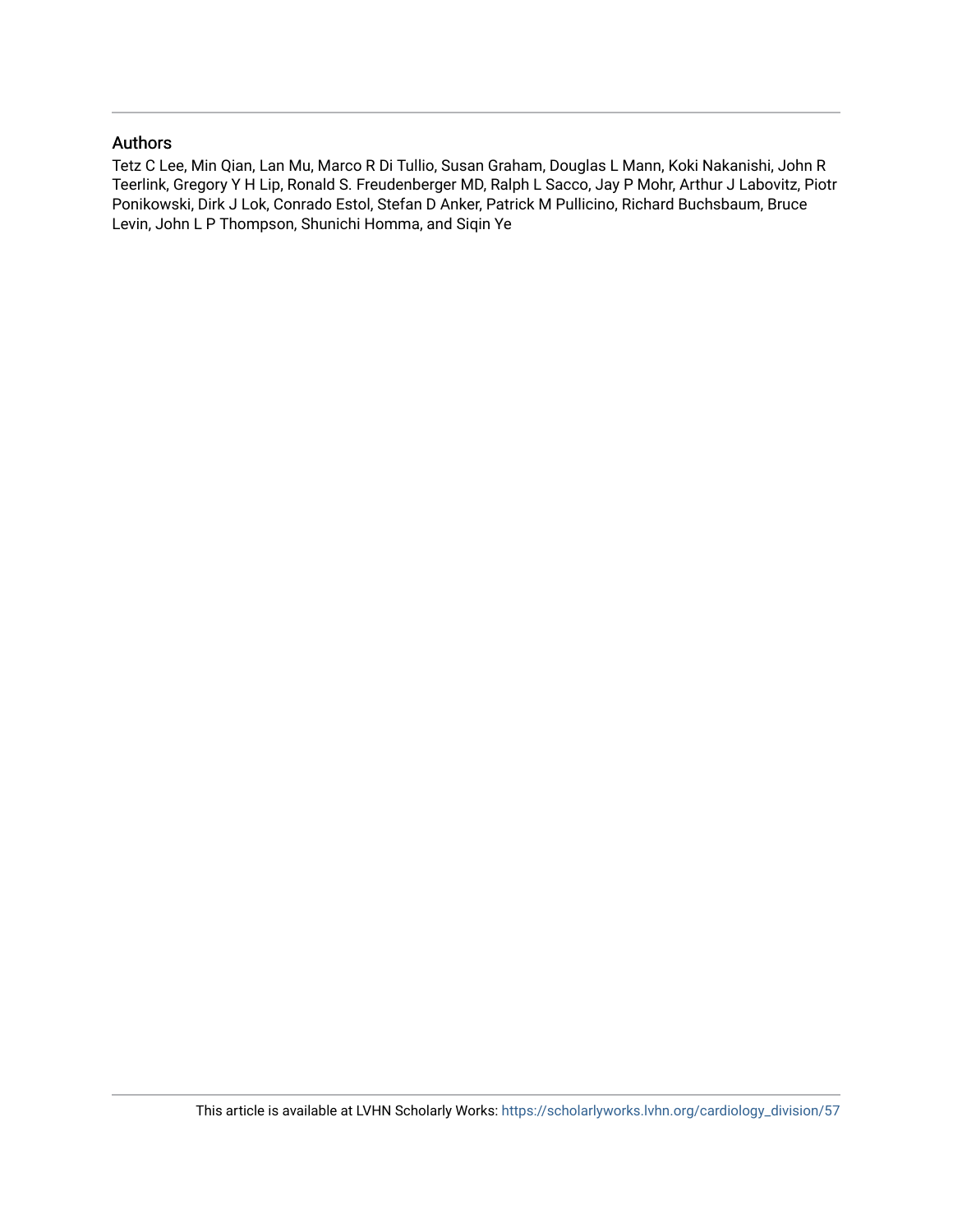# Association between mortality and implantable cardioverter-defibrillators by aetiology of heart failure: a propensity-matched analysis of the WARCEF trial

Tetz C. Lee $^{1*}$ , Min Qian $^{1}$ , Lan Mu $^{1}$ , Marco R. Di Tullio $^{1}$ , Susan Graham $^{2}$ , Douglas L. Mann $^{3}$ , Koki Nakanishi $^{1}$ , John R. Teerlink $^4$ , Gregory Y.H. Lip $^5$ , Ronald S. Freudenberger $^6$ , Ralph L. Sacco $^7$ , Jay P. Mohr $^1$ , Arthur J. Labovitz $^8$ , Piotr Ponikowski $^9$ , Dirk J. Lok $^{10}$ , Conrado Estol $^{11}$ , Stefan D. Anker $^{12,13}$ , Patrick M. Pullicino<sup>14</sup>, Richard Buchsbaum<sup>1</sup>, Bruce Levin<sup>1</sup>, John L.P. Thompson<sup>1</sup>, Shunichi Homma<sup>1</sup>, Siqin Ye<sup>1</sup> for the WARCEF Investigators

<sup>1</sup>Columbia University Irving Medical Center, New York, NY, USA; <sup>2</sup>The State University of New York at Buffalo, Buffalo, NY, USA; <sup>3</sup>Washington University School of Medicine, St. Louis, MO, USA; <sup>4</sup>Section of Cardiology, San Francisco Veterans Affairs Medical Center and School of Medicine, University of California, San Francisco, San Francisco, CA, USA; <sup>5</sup>Institute of Cardiovascular Sciences, University of Birmingham, Birmingham, UK; <sup>6</sup>Lehigh Valley Hospital, Allentown, PA, USA; <sup>7</sup>The University of Miami, Miami, FL,<br>USA; <sup>8</sup>The University of South Florida, Tampa, .<br>Regenerative Therapies; Deutsches Zentrum für Herz-Kreislauf-Forschung partner site Berlin, Charité Universitätsmedizin Berlin, Berlin, Germany; <sup>13</sup>Department of Cardiology<br>and Pneumology, University Medicine Göttingen,

## Abstract

Aims There is debate on whether the beneficial effect of implantable cardioverter-defibrillators (ICDs) is attenuated in patients with non-ischaemic cardiomyopathy (NICM). We assess whether any ICD benefit differs between patients with NICM and those with ischaemic cardiomyopathy (ICM), using data from the Warfarin versus Aspirin in Reduced Cardiac Ejection Fraction (WARCEF) trial.

Methods and results We performed a post hoc analysis using WARCEF ( $N = 2293$ ; ICM,  $n = 991$  vs. NICM,  $n = 1302$ ), where participants received optimal medical treatment. We developed stratified propensity scores for having an ICD at baseline using 41 demographic and clinical variables and created 1:2 propensity-matched cohorts separately for ICM patients with ICD ( $N = 223$  with ICD;  $N = 446$  matched) and NICM patients ( $N = 195$  with ICD;  $N = 390$  matched). We constructed a Cox proportional hazards model to assess the effect of ICD status on mortality for patients with ICM and those with NICM and tested the interaction between ICD status and aetiology of heart failure. During mean follow-up of 3.5 ± 1.8 years, 527 patients died. The presence of ICD was associated with a lower risk of all-cause death among those with ICM (hazard ratio: 0.640; 95% confidence interval: 0.448 to 0.915; P = 0.015) but not among those with NICM (hazard ratio: 0.984; 95% confidence interval: 0.641 to 1.509;  $P = 0.941$ ). There was weak evidence of interaction between ICD status and the aetiology of heart failure ( $P = 0.131$ ). Conclusions The presence of ICD is associated with a survival benefit in patients with ICM but not in those with NICM.

Keywords Heart failure with reduced ejection fraction; Implantable cardioverter-defibrillator; Non-ischaemic cardiomyopathy; Propensity score matching

Received: <sup>26</sup> July <sup>2018</sup>; Accepted: <sup>12</sup> December <sup>2018</sup>

\*Correspondence to: Tetz C. Lee, Columbia University Irving Medical Center, PH <sup>9</sup>-206, <sup>622</sup> West <sup>168</sup>th Street, New York, NY <sup>10032</sup>, USA. Tel: +<sup>1</sup> <sup>212</sup> <sup>342</sup> <sup>6037</sup>; Fax: +<sup>1</sup> <sup>212</sup> <sup>342</sup> <sup>6051</sup>. Email: sl4190@cumc.columbia.edu

The investigators in the Warfarin versus Aspirin in Reduced Cardiac Ejection Fraction (WARCEF) Study Group are listed in the Supporting Information, Appendix S1.

© 2019 The Authors. ESC Heart Failure published by John Wiley & Sons Ltd on behalf of the European Society of Cardiology.

This is an open access article under the terms of the [Creative Commons Attribution-NonCommercial](http://creativecommons.org/licenses/by-nc/4.0/) License, which permits use, distribution and reproduction in any medium, provided the original work is properly cited and is not used for commercial purposes.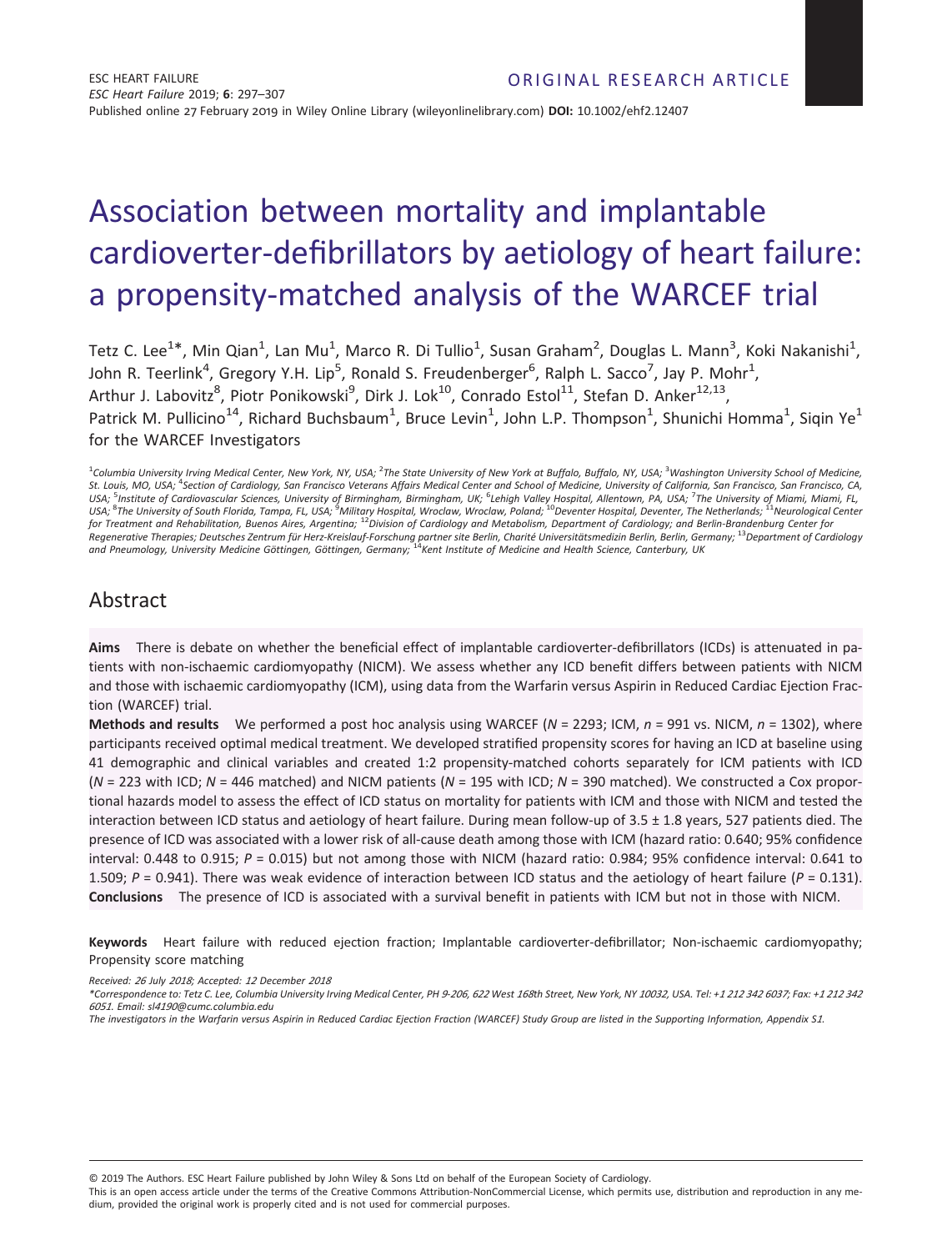## Introduction

The 2013 American College of Cardiology/American Heart Association Guidelines for the Management of Heart Failure (HF) and the 2016 European Society of Cardiology Guidelines for the Diagnosis and Treatment of Acute and Chronic HF recommend implantable cardioverter-defibrillator (ICD) implantation for prevention of death in patients with HF with reduced ejection fraction.<sup>1,2</sup> While there is considerable evidence that ICDs prevent death in patients with ischaemic cardiomyopathy (ICM), $^{3,4}$  the evidence for patients with non-ischaemic cardiomyopathy (NICM) is less robust.

The Defibrillators in Non-Ischaemic Cardiomyopathy Treatment Evaluation (DEFINITE) trial<sup>5</sup> did not show a significant survival benefit for ICD, though there was a trend towards mortality reduction. Similarly, although the Sudden Cardiac Death in Heart Failure Trial (SCD-HeFT) demonstrated improved mortality with ICD therapy for patients with cardiomyopathy, the subgroup analysis for non-ischaemic patients showed attenuated benefit.<sup>4</sup> More recently, the Danish Study to Assess the Efficacy of ICDs in Patients with Non-Ischaemic Systolic Heart Failure on Mortality (DANISH) trial<sup>6</sup> failed to show a survival benefit for ICDs compared with optimal medical therapy. However, updated meta-analyses $7-11$  continue to suggest a survival benefit for ICD implantation among patients with NICM, a recommendation that is reflected in current guidelines. For these reasons, there is considerable interest in additional analyses of whether the impact of having an ICD may differ depending on HF aetiology. $^{12}$ 

The Warfarin versus Aspirin in Reduced Cardiac Ejection Fraction (WARCEF) trial, a large randomized, clinical trial of patients with HF with reduced ejection fraction that tested the effect of warfarin vs. aspirin on death and stroke, provides an important opportunity to address this critical question. We conducted an analysis using WARCEF data to further elucidate the relation between ICD status and mortality for HF patients with ICM and NICM, using a propensity score-based approach to limit confounding.

### Methods

#### Study participants

The investigation conforms with the principles outlined in the Declaration of Helsinki. Details of the WARCEF trial have been published previously.<sup>13</sup> A total of 2305 patients with left ventricular ejection fraction  $\leq$  35% in sinus rhythm were randomly assigned to warfarin (target international normalized ratio 2.75, with an acceptable target range of 2.0 to 3.5) or aspirin (325 mg/day). Left ventricular ejection fraction was measured by radionuclide ventriculography, left ventriculography, or quantitative echocardiography. Based on those

findings and patients' past medical history, the aetiology of HF was determined by clinical judgement of each local site. Patients were enrolled at 168 centres in 11 countries between October 2002 and January 2010. The mean follow-up time was  $3.5 \pm 1.8$  years. Patients who had a clear indication for warfarin or aspirin were not eligible. Additional eligibility criteria were a modified Rankin score of 4 or less (on a scale of 0 to 6, with higher scores indicating more severe disability) and planned treatment with a beta-blocker, an angiotensinconverting enzyme (ACE)-Inhibitor [or, if the side-effect profile with ACE-Inhibitors was unacceptable, with an angiotensin II receptor blocker (ARB)], or hydralazine and nitrates. Patients were ineligible if they had a condition that conferred a high risk of cardiac embolism, such as atrial fibrillation, a mechanical cardiac valve, endocarditis, or an intracardiac mobile or pedunculated thrombus.

For this analysis, we excluded 12 enrolled patients because of lack of data on either aetiology of HF or ICD status at baseline (Figure 1). Information regarding indications for ICD, and whether or not the patients received concurrent cardiac resynchronization therapy (CRT), was not recorded in WARCEF.

#### Assessment of outcomes

In the WARCEF trial, an independent endpoint adjudication committee, whose members were unaware of the treatment assignment, adjudicated major clinical outcomes. The committee adjudicated cause of death based on the standardized narrative reports on patients' status preceding death. If applicable and available, discharge summary; detailed report by physician, nursing staff, or family; autopsy report; death certificate; and other materials were considered as materials for adjudication. Post-mortem ICD interrogation was not always available but was considered in adjudication process if it was available. In the current analysis, the primary outcome was all-cause death, and the secondary outcomes were cardiovascular death and sudden death. Deaths were adjudicated as having a cardiovascular or non-cardiovascular cause, and cardiovascular deaths were then adjudicated as sudden or other types. The adjudication was not blinded to ICD status.

#### Statistical analysis

Baseline characteristics were assessed by ICD status and for ICM and NICM groups separately. Continuous variables are presented as mean ± SD and categorical variables as frequencies and percentages. They were considered balanced if the standardized bias was less than 0.25.<sup>14</sup> This is the difference in means (for continuous variables) or proportions (for each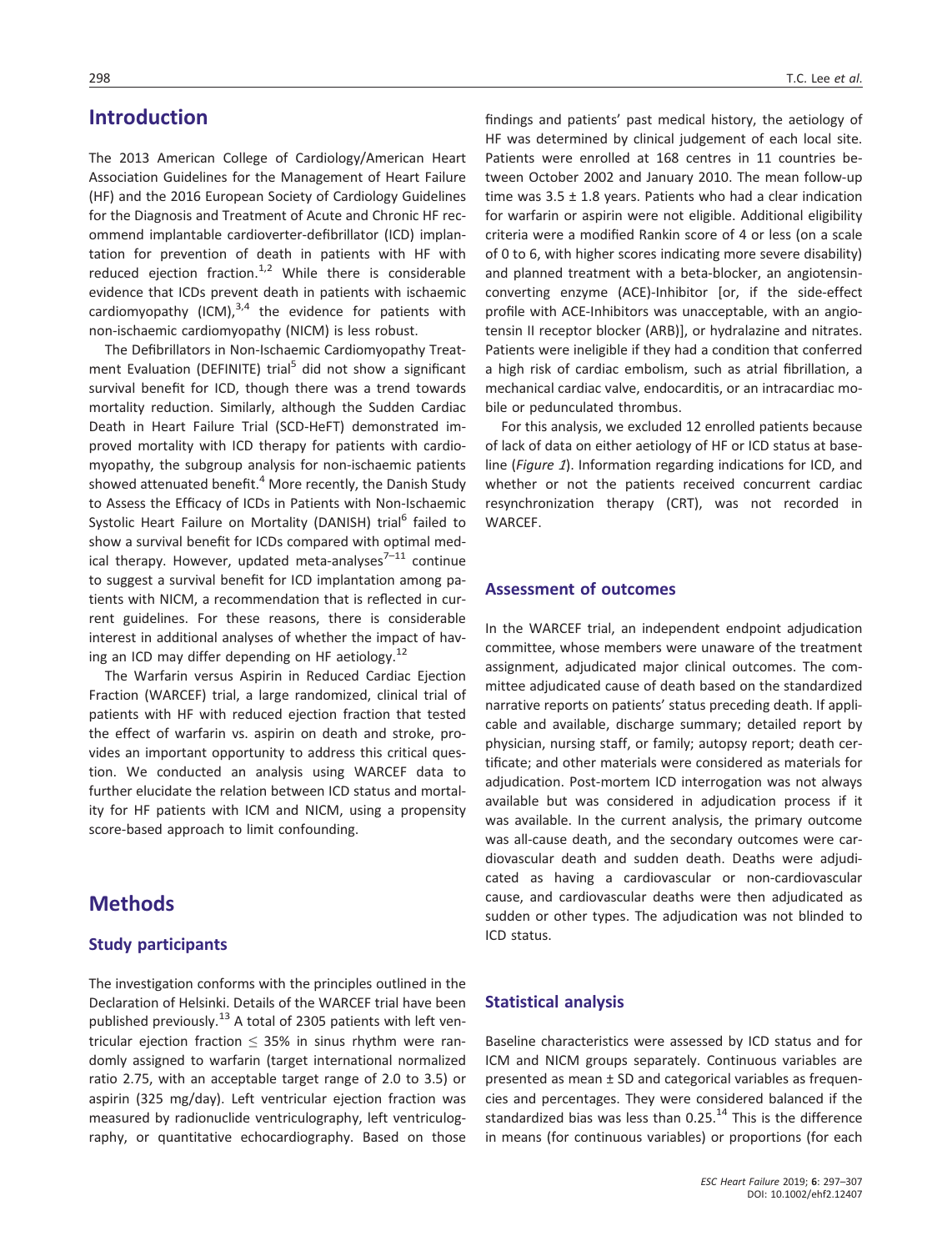



category of a categorical variable) divided by the pooled standard deviation.

A propensity score matching approach was used to adjust for potential confounding in the comparison of patients who had or did not have implanted ICDs at randomization.<sup>15,16</sup> The goal is to assess whether any ICD benefit differs between NICM and ICM patients, rather than to measure ICD benefit in the overall population. We therefore match ICD to non-ICD patients within the NICM stratum and, separately, ICD to non-ICD patients within the ICM stratum.The propensity score model initially included 41 patient covariates, NICM vs. ICM status, and the interaction of this status with each of the covariates in a logistic regression model. To avoid overfitting, the final model included the subset of predictor variables that optimized the Akaike information criterion in a stepwise procedure.

We implemented the matching procedure with the R package MatchIt. $17$  We first selected matched controls using random selection within a calliper width of SD 0.1 on the logit scale. That is, for each case, we considered the set of controls whose logit propensity score was within 0.1 SDs of the logit propensity score of the case and randomly selected two from the set as the matched controls. If no matches were available within the calliper, we used the nearest neighbour control to

match the case. In this way, we were able to match all cases to controls within each stratum.

To assess the association between ICD status and outcomes by aetiology of HF and to determine whether aetiology of HF modulated the association between ICD status and mortality, we constructed Cox proportional hazards models including ICD, ICM, and their interaction as covariates separately for all-cause death, cardiovascular death, and sudden death. Time zero was defined as the time of randomization in the survival analyses. Robust variance estimators were used to adjust for any clustering caused by the matching. Two-tailed  $P$  values  $<$  0.05 were considered statistically significant. All analyses were performed using SAS (version 9.4; SAS Institute, Cary, North Carolina) and R.

#### **Results**

#### Baseline characteristics

The flowchart for the analysis procedure is presented in Figure 1. Of the 2293 WARCEF participants, 418 had an ICD at time of enrolment (ICM,  $N = 223$ ; NICM,  $N = 195$ )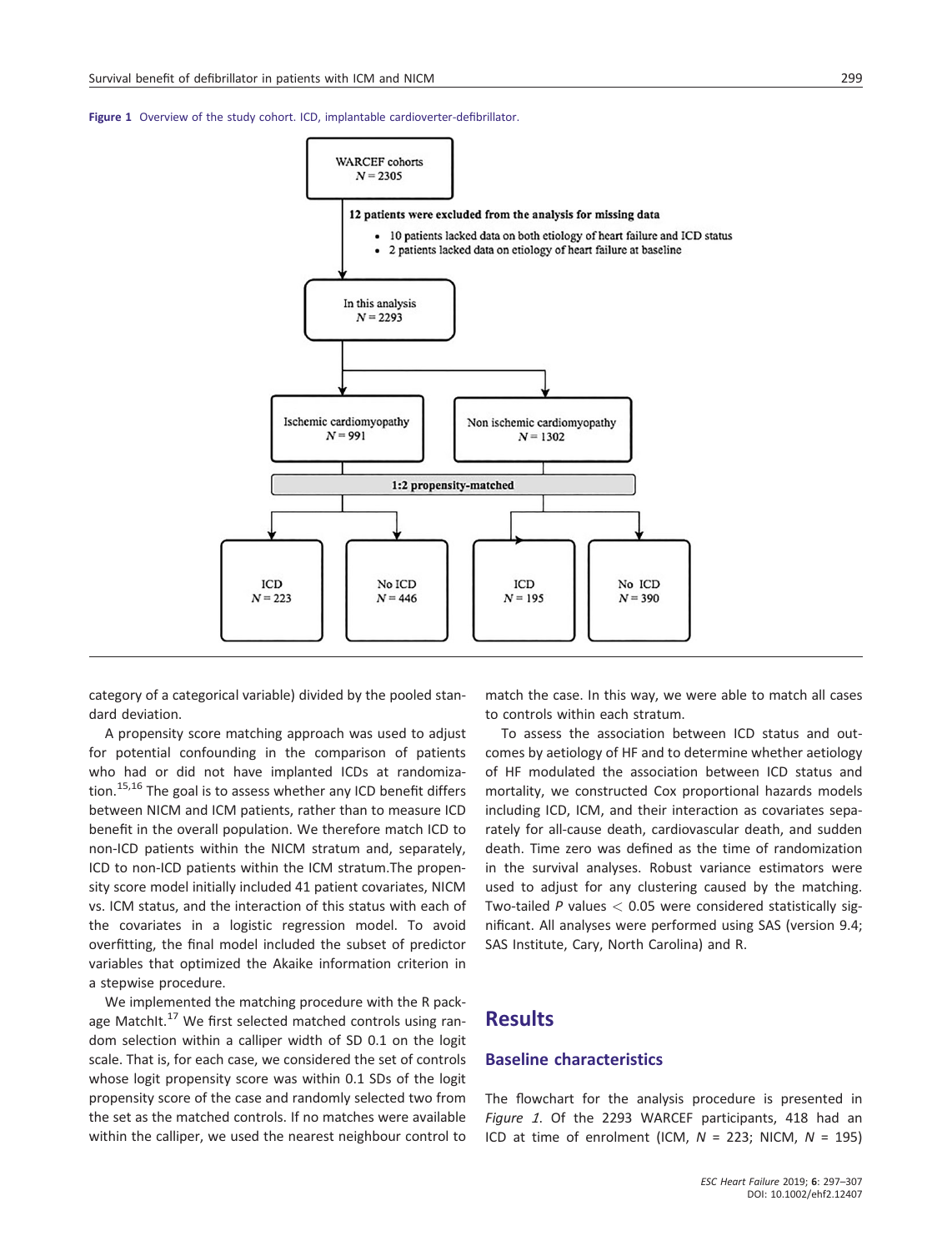(Figure 1). Before matching, ICM patients with ICDs were more likely to be from high-income countries (i.e. excluding Argentina and Ukraine); younger; have higher education, lower systolic blood pressure, alcohol consumption, ARB, lower sodium level; and less likely to have ACE-Inhibitor, as compared with ICM patients without ICDs. NICM patients with ICDs were more likely to be from high-income countries, have lower systolic blood pressure, and have a higher prevalence of past medical history of atrial fibrillation, have longer distance on 6 min walk test, and were more likely to take diuretics, as compared with NICM patients without ICDs (Table 1). We matched 205 ICM cases to controls and 189 NICM cases to controls using the calliper criterion and 18 ICM cases to controls and 6 NICM cases to controls using the nearest neighbour procedure. The standardized biases of all baseline covariates were less than 0.25 after matching (Table <sup>2</sup>). Variables with high or moderate missingness include aldosterone blocker (32%), statin (21%), previous aspirin use (19%), 6 min walk (7%), and haemoglobin (6%). Missingness in other variables was negligible. Aldosterone blocker and 6 min walk entered the final propensity score model, with missing values imputed by mode and mean, respectively.

#### Primary outcome: All-cause death

Kaplan–Meier curves for all-cause death are presented in Figure <sup>2</sup>. Results from the Cox models are presented in Table 3. There were 279 deaths in the current analysis (205 deaths among those without ICD and 74 deaths among those with ICD). For the 585 patients with NICM in the matched cohort, a total of 102 (17.4%) died during the follow-up. These include 31 (15.9%) of the 195 patients with ICDs at baseline and 71 (18.2%) of the 390 matched patients who did not have ICDs. ICD status did not predict mortality [hazard ratio (HR): 0.984; 95% confidence interval (CI): 0.641 to 1.509;  $P = 0.941$ .

Of the 669 patients with ICM in the matched cohort, 177 (26.5%) died during follow-up. These included 43 (19.3%) of the 223 patients with ICDs at baseline and 134 (30.0%) of the 446 matched patients who did not have ICDs. Having an ICD at baseline was significantly associated with lower mortality (HR: 0.640; 95% CI: 0.448 to 0.915;  $P = 0.015$ ). There was a weak evidence of interaction between ICD status and the aetiology of HF ( $P = 0.131$ ).

#### Secondary outcomes: Cardiovascular and sudden death

Of 279 deaths, a total of 184 (65.9%) were classified as cardiovascular (133 deaths among patients without ICD and 51 deaths among those with ICD). The relation between ICD status and cardiovascular mortality was similar to its relation

with all-cause mortality, though it did not achieve statistical significance in either subgroups (for ICM, HR: 0.713, 95% CI: 0.473 to 1.075, P = 0.107; for NICM, HR: 0.967, 95% CI: 0.578 to 1.618;  $P = 0.898$ ; interaction  $P = 0.365$ ).

A total of 97 deaths were classified as sudden (77 deaths among those without ICD and 20 deaths among those with ICD). The association between having ICD and sudden death was not significant among patients with ICM but was significant among patients with NICM (for ICM, HR: 0.673, 95% CI: 0.385 to 1.176,  $P = 0.164$ ; patients with NICM, HR: 0.246, 95% CI: 0.077 to 0.781; P = 0.017; interaction  $P = 0.124$ .

#### **Discussion**

In this retrospective, propensity-matched analysis of the WARCEF trial, we found that the presence of ICD at baseline was associated with a lower risk of all-cause death among those with ICM but not among those with NICM. There was weak evidence of an interaction effect for ICD status and whether a patient had NICM or ICM. These findings are consistent with prior studies showing that the benefit of ICDs is more pronounced in patients with ICM, but ICDs may be less effective in patients with NICM.

Our findings are broadly consistent with the recent literature<sup>6,12</sup> suggesting that the effect of ICD may be attenuated in patients with NICM. Compared with ICM, NICM is known to be associated with a better left ventricular reverse remodelling,  $18$  a better clinical outcome,  $19$  and a lower background risk for ventricular arrhythmia. $20,21$  Besides these differences between ICM and NICM, the evidence for the primary prevention of ICD among patients with NICM is less robust.<sup>4–6</sup> The recent DANISH trial, which randomized 1116 patients with NICM to receive conventional therapy or an ICD, demonstrated no significant association between the presence of ICD and allcause mortality among NICM patients (HR: 0.87; 95% CI: 0.68 to 1.12;  $P = 0.28$ ). Similarly to the WARCEF population, the rates of optimal medical therapy in DANISH trial participants were high. Studies have consistently shown that the optimal medical therapies, such as ACE-Inhibitors, $22$  ARBs,  $23$ beta-blockers,<sup>24</sup> mineralocorticoid-receptor antagonists,<sup>25</sup> or combinations of these medications,<sup>26</sup> all reduce the rate of cardiovascular death or sudden death. It is, therefore, possible that sudden death in medically optimized HF patients may be less common, leading to diminished benefit from ICDs.

It may be surprising that in our analysis, ICD status predicted mortality in patients with ICM, but its association on sudden death was not found to be statistically significant. Conversely, ICD status did not predict mortality in patients with NICM in our analysis but did have a strong association with sudden death. However, these results regarding sudden death must be interpreted with caution, as the adjudication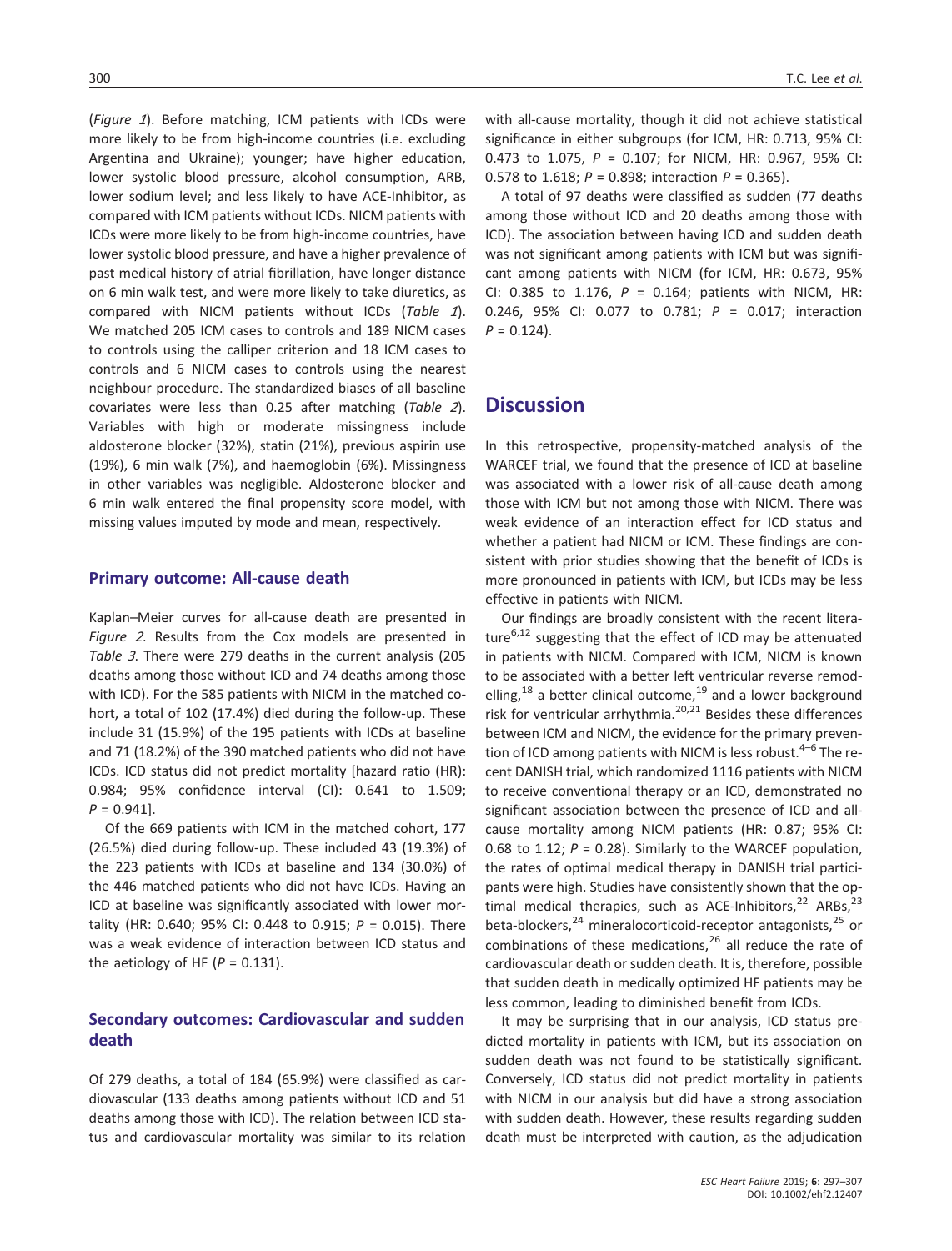|                                                                              |                                                | Ischaemic                                          |                   |                                                                            | Non-ischaemic                                            |                   |
|------------------------------------------------------------------------------|------------------------------------------------|----------------------------------------------------|-------------------|----------------------------------------------------------------------------|----------------------------------------------------------|-------------------|
| Characteristics                                                              | 223)<br>$\parallel$<br>S<br>$\overline{6}$     | No ICD $(n = 768)$                                 | Standardized bias | 195)<br>$\parallel$<br>1CD(n)                                              | No ICD $(n = 1107)$                                      | Standardized bias |
| Treatment arm<br>Warfarin                                                    | 108/223 (48.4)                                 | 380/768 (49.5)                                     | 0.021             | 104/195 (53.3)                                                             | 546/1107 (49.3)                                          | 0.08              |
| Middle-income countries (Argentina or Ukraine)<br>Demographics<br>Age, years | $61.1 \pm 10.0$<br>3/223(1.3)                  | $63.8 \pm 10.2$<br>98/768 (12.8)                   | 0.377<br>0.271    | 12.2<br>(1.5)<br>$58.1 +$<br>3/195                                         | 103/1107 (9.3)<br>$59.1 \pm 11.8$                        | 0.284<br>0.09     |
| Age categories<br>&80                                                        | 92/223(41.3)                                   | în<br>265/768 (34.                                 | 0.141             | (54.9)<br>07/195                                                           | (50.4)<br>558/1107                                       | 0.089             |
| $60 - 74$                                                                    | 114/223 (51.1)                                 | 374/768 (48.7)                                     | 0.048             | (36.9)<br>72/195                                                           | (39.0)<br>432/1107                                       | 0.043             |
| Male sex<br>>74                                                              | (89.2)<br>17/223 (7.6)<br>199/223              | (16.8)<br>$\omega$<br>655/768 (85.<br>129/768      | 0.259<br>0.114    | (79.0)<br>(8.2)<br>16/195                                                  | (10.6)<br>(74.9)<br>117/1107<br>829/1107                 | 0.078<br>0.095    |
| Race or ethnic group                                                         |                                                |                                                    |                   |                                                                            |                                                          |                   |
| Non-Hispanic White                                                           | $(79.4)$<br>$(1.7)$<br>177/223                 | (78.6)<br>604/768                                  | 0.018             | (71.3)<br>139/195<br>41/195<br>4                                           | $(73.1)$<br>$(17.9)$<br>809/1107                         | 0.04              |
| Non-Hispanic Black<br>Hispanic                                               | 26/223<br>/223<br>$\overline{5}$               | 65/768 (8.5)<br>72/768 (9.4)                       | 0.127             | (21.0)<br>9/195(4.6)                                                       | 72/1107<br>198/1107                                      | 0.078<br>0.081    |
| Other                                                                        | $(5.8)$<br>$(3.1)$<br>7/223                    | (3.5)<br>27/768                                    | 0.021             | (3.1)<br>6/195                                                             | $(6.5)$<br>$(2.5)$<br>28/1107                            | 0.034             |
| Educational level                                                            |                                                |                                                    |                   |                                                                            |                                                          |                   |
| < High school                                                                | $(33.0)$<br>$(49.3)$<br>73/221                 | 376/767 (49.0)                                     | 0.321             | $(36.9)$<br>$(48.7)$<br>72/195                                             | (42.4)<br>469/1106                                       | 0.111             |
| High school graduate or some college                                         | 109/221                                        | 284/767 (37.0)                                     |                   |                                                                            | 455/1106 (41.1)                                          | 0.153             |
| College graduate or postgraduate<br>Body measurement and vital statistics    | (17.6)<br>39/221                               | (14.0)<br>107/767                                  | 0.104             | (14.4)<br>28/195                                                           | m<br>(16.<br>182/1106                                    | 0.057             |
| Height, cm                                                                   | 8.9<br>$\pm$                                   | $+1$                                               | 0.099             | $+1$<br>172.9                                                              | 9.5                                                      | 0.166             |
| Weight, kg                                                                   | 16.5<br>$+1$ +1<br>$172.4$<br>86.5             | $9.0$<br>17.6<br>$+1$ +1<br>$171.5$<br>84.6        | 0.111             | $9.5$<br>$21.5$<br>$\pm$<br>89.0                                           | $+ 9.5$<br>$+ 20.8$<br>$+ 1 + 1$<br>$\frac{1714}{86.5}$  | 0.118             |
| Body mass index mean                                                         | 5.2                                            | 5.4<br>28.7                                        | 0.07              | 7.2<br>$+1$<br>29.7                                                        |                                                          | 0.067             |
| Body mass index distribution                                                 |                                                |                                                    |                   |                                                                            |                                                          |                   |
| & 25                                                                         | 50/222 (22.5)                                  | 186/766 (24.3)                                     | 0.041             |                                                                            | 271/1098 (24.7)                                          | 0.052             |
| $25 - 30$                                                                    | 88/222 (39.6)                                  | 325/766 (42.4)                                     | 0.057             |                                                                            | 411/1098 (37.4)                                          | 0.164             |
| > 30                                                                         | 84/222 (37.8)                                  | 255/766 (33.3)                                     | 0.096<br>0.29     |                                                                            | 416/1098 (37.9)                                          | 0.116<br>0.278    |
| Systolic BP, mmHg<br>Pulse, beats/min                                        | $119.1 \pm 19.3$<br>69.6 ± 10.1                | $124.4 \pm 17.6$<br>71.2 $\pm$ 11.6                | 0.141             | $(5.8)$<br>$(5.8)$ 561/93<br>$(5.8)$ 561/93<br>1193 (43.5)<br>11.5<br>11.7 | $125.3 \pm 19.4$<br>$73.0 \pm 12.5$                      | 0.119             |
| Past medical history/co-morbidities                                          |                                                |                                                    |                   |                                                                            |                                                          |                   |
| Hypertension                                                                 | 141/216 (65.3)                                 | 492/748 (65.8)                                     | 0.01              | 107/187 (57.2)                                                             | (57.9)<br>623/1076                                       | 0.014             |
| Diabetes mellitus                                                            | 92/223(41.3)                                   | 283/768 (36.8)                                     | 0.091             | 50/195 (25.6)                                                              | (26.8)<br>297/1107                                       | 0.027             |
| Atrial fibrillation                                                          | (5.8)<br>13/223                                | 23/768 (3.0)                                       | 0.152             | 17/195(8.7)                                                                | (3.0)<br>33/1107                                         | 0.299             |
| Peripheral vascular disease                                                  | $(18.8)$<br>$(13.0)$<br>42/223                 | $(15.5)$<br>$(13.5)$<br>119/768                    | 0.091             | $(7.2)$<br>$(9.7)$<br>14/195                                               | (7.8)<br>86/1107                                         | 0.022             |
| Prior stroke or TIA                                                          | /223<br>29                                     | 104/768                                            | 0.016             |                                                                            | (12.8)<br>142/1106                                       | 094               |
| Alcohol and smoking<br>Smoking status                                        |                                                |                                                    |                   |                                                                            |                                                          |                   |
| Current smoker                                                               | 35/222 (15.8)                                  | (18.0)<br>138/767                                  | 0.059             | 38/195                                                                     | (17.7)<br>196/1106                                       | 0.046             |
| Former smoker                                                                | 148/222 (66.7)<br>39/222 (17.6)                | 417/767 (54.4)<br>212/767 (27.6)                   | 0.249             | $(19.5)$<br>$(47.2)$<br>$(33.3)$<br>92/195                                 | $(47.0)$<br>$(35.3)$<br>520/1106                         | 0.003             |
| Never smoked                                                                 |                                                |                                                    | 231               |                                                                            | 390/1106                                                 | 0.04              |
| Alcohol consumption                                                          |                                                |                                                    |                   |                                                                            |                                                          |                   |
| Current consumption, >2 oz/day                                               | 65/223 (29.1)                                  |                                                    | 0.136             | (24.6)                                                                     | 279/1106                                                 | 0.014             |
| Previous consumption, >2 oz/day                                              | $(31,8)$<br>$(39,0)$<br>71/223<br>(223)<br>87, | 179/768 (23.3)<br>149/768 (19.4)<br>440/768 (57.3) | 0.299             | $(23.1)$<br>$(52.3)$<br>48/195<br>45/195<br>102/195                        | $(25.2)$<br>$(21.8)$<br>$(53.0)$<br>241/1106<br>586/1106 | 0.014<br>0.031    |
| Never consumed alcohol                                                       |                                                |                                                    |                   |                                                                            |                                                          |                   |
|                                                                              |                                                |                                                    |                   |                                                                            |                                                          | (Continues)       |

Table 1 Patient characteristics before propensity score matching

Table 1 Patient characteristics before propensity score matching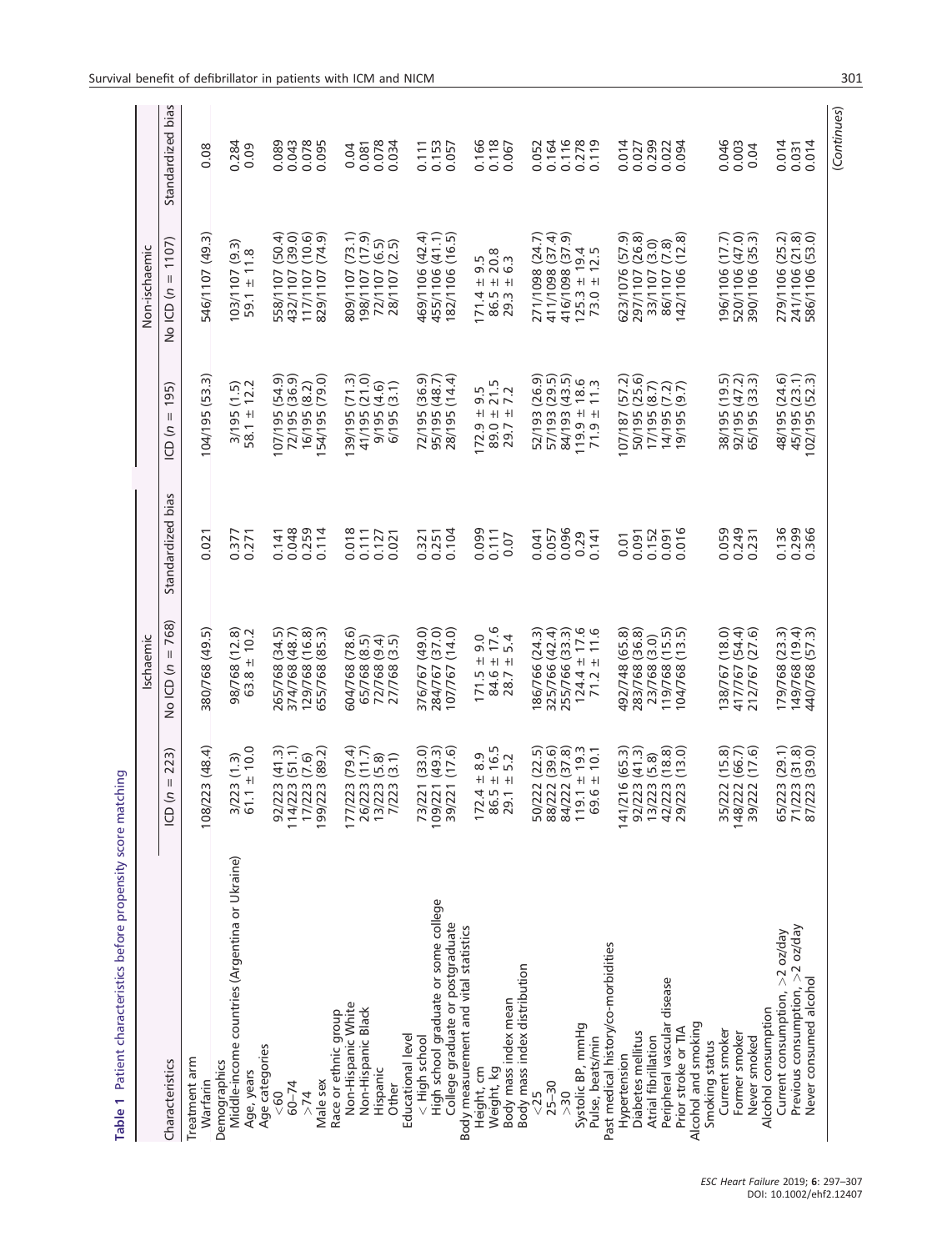| Table 1 (continued)                                                                                                                                                                                                                                                                                                   |                                                                     |                                                    |                   |                   |                                                                                                                           |                   |
|-----------------------------------------------------------------------------------------------------------------------------------------------------------------------------------------------------------------------------------------------------------------------------------------------------------------------|---------------------------------------------------------------------|----------------------------------------------------|-------------------|-------------------|---------------------------------------------------------------------------------------------------------------------------|-------------------|
|                                                                                                                                                                                                                                                                                                                       |                                                                     | Ischaemic                                          |                   |                   | Non-ischaemic                                                                                                             |                   |
| Characteristics                                                                                                                                                                                                                                                                                                       | $LCD (n = 223)$                                                     | 768)<br>$\parallel$<br>No ICD (n                   | Standardized bias | $ CD (n = 195)$   | No ICD $(n = 1107)$                                                                                                       | Standardized bias |
| Status of heart failure<br>NYHA classification                                                                                                                                                                                                                                                                        |                                                                     |                                                    |                   |                   |                                                                                                                           |                   |
| Class <sub>I</sub>                                                                                                                                                                                                                                                                                                    | 6/223 (11.7<br>$\sim$                                               | 102/767 (13.3)                                     | 0.049             | 27/193 (14.0)     | 160/1102 (14.5)                                                                                                           | 0.015             |
| Class <sub>II</sub>                                                                                                                                                                                                                                                                                                   |                                                                     | 402/767 (52.4)                                     | 0.055             | 116/193 (60.1)    | 621/1102 (56.4)                                                                                                           | 0.076             |
| Class III                                                                                                                                                                                                                                                                                                             | 123/223 (55.2)<br>73/223 (32.7)                                     | 254/767 (33.1)                                     | 0.008             | 48/193 (24.9)     | 305/1102 (27.7)                                                                                                           | 0.063             |
| Class <sub>IV</sub>                                                                                                                                                                                                                                                                                                   | 1/223(0.4)                                                          | 9/767(1.2)                                         | 0.073             | 2/193 (1.0)       | 16/1102 (1.5)                                                                                                             | 0.036             |
| Ejection fraction, %                                                                                                                                                                                                                                                                                                  | $23.3 \pm 6.8$                                                      | $25.0 \pm 7.5$                                     | 0.233             | $24.5 \pm 7.3$    | $24.7 \pm 7.8$                                                                                                            | 0.024             |
| $LVEF \leq 20\%$                                                                                                                                                                                                                                                                                                      | 76/223 (34.1)                                                       | 195/768 (25.4)                                     | 0.195             | 55/194 (28.4)     | 324/1106 (29.3)                                                                                                           | 0.021             |
| Distance covered on 6 min walk, m                                                                                                                                                                                                                                                                                     | $353.0 \pm 126.6$                                                   | $341.4 \pm 146.8$                                  | 0.081             | $377.6 \pm 124.4$ | $352.8 \pm 153.8$                                                                                                         | 0.166             |
| Baseline MMSE score                                                                                                                                                                                                                                                                                                   | $28.5 \pm 2.0$                                                      | $28.4 \pm 2.1$                                     | 0.039             | $28.5 \pm 2.0$    | $28.6 \pm 2.1$                                                                                                            | 0.025             |
| Baseline MLWHF score                                                                                                                                                                                                                                                                                                  | $37.5 \pm 24.3$                                                     | $34.0 \pm 22.5$                                    | 0.153             | $32.9 \pm 22.7$   | $33.2 \pm 24.4$                                                                                                           | 0.011             |
| Medications                                                                                                                                                                                                                                                                                                           |                                                                     |                                                    |                   |                   |                                                                                                                           |                   |
| Aspirin or other antiplatelet agents                                                                                                                                                                                                                                                                                  | (71.6)                                                              | 446/599 (74.5)                                     | 0.065             | (04/141(73.8))    | 572/781 (73.2)                                                                                                            | 0.012             |
| Warfarin or other oral anticoagulants                                                                                                                                                                                                                                                                                 | (10.8)<br>136/190 (<br>24/223 (<br>165/222 (<br>57/221 (            | 51/768 (6.6)                                       | 0.156             | 14/195 (7.2)      | 90/1107 (8.1)                                                                                                             | 0.035             |
| ACE-Inhibitor                                                                                                                                                                                                                                                                                                         | (74.3)                                                              | 656/768 (85.4)                                     | 0.295             | 165/194 (85.1)    | 945/1105 (85.5)                                                                                                           | 0.013             |
| <b>ARB</b>                                                                                                                                                                                                                                                                                                            | (25.8)                                                              | 112/768 (14.6)                                     | 0.298             | 32/193 (16.6)     | (15.8)<br>174/1104                                                                                                        | 0.022             |
| Beta-blocker                                                                                                                                                                                                                                                                                                          |                                                                     | 682/768 (88.8)                                     | 0.163             | 81/194 (93.3)     | 986/1105 (89.2)                                                                                                           | 0.135             |
| Aldosterone blocker                                                                                                                                                                                                                                                                                                   |                                                                     | 283/472 (60.0)                                     | 0.035             | 80/130 (61.5)     | 362/594 (60.9)                                                                                                            | 0.012             |
| Diuretic                                                                                                                                                                                                                                                                                                              | 209/223 (93.7)<br>85/146 (58.2)<br>185/223 (83.0)<br>185/196 (94.4) | 614/768 (79.9)                                     | 0.076             | 168/194 (86.6)    | 884/1105 (80.0)                                                                                                           | 0.168             |
| Statin                                                                                                                                                                                                                                                                                                                |                                                                     | 541/611 (88.5)                                     | 0.194             | 118/150 (78.7)    | 546/717 (76.2)                                                                                                            | 0.059             |
| Lab data                                                                                                                                                                                                                                                                                                              |                                                                     |                                                    |                   |                   |                                                                                                                           |                   |
| Creatinine, mg/dL                                                                                                                                                                                                                                                                                                     | $1.2 \pm 0.3$                                                       | $1.2 \pm 0.3$<br>$66.5 \pm 19.9$<br>$14.1 \pm 1.5$ | 0.184             | $1.2 \pm 0.3$     | $1.1 \pm 0.3$<br>$70.4 \pm 21.0$                                                                                          | 0.113             |
| eGFR                                                                                                                                                                                                                                                                                                                  | $64.5 \pm 19.6$                                                     |                                                    | 0.099             | $69.2 \pm 20.7$   |                                                                                                                           | 0.054             |
| Haemoglobin, g/dL                                                                                                                                                                                                                                                                                                     | $14.0 \pm 1.8$                                                      |                                                    | 0.047             | $14.1 \pm 1.5$    | $14.1 \pm 1.5$                                                                                                            | 0.007             |
| Sodium, mEq/l                                                                                                                                                                                                                                                                                                         | $38.2 \pm 9.5$                                                      | $139.8 \pm 3.2$                                    | 0.294             | $139.6 \pm 3.4$   | $139.8 \pm 3.3$                                                                                                           | 0.062             |
| WBC count, ×10 <sup>9</sup> /L                                                                                                                                                                                                                                                                                        | $7.7 \pm 2.0$                                                       | $7.5 \pm 2.0$                                      | 0.097             | $7.5 \pm 2.4$     | $7.4 \pm 2.0$                                                                                                             | 0.084             |
| ACE-Inhibitor, angiotensin-converting enzyme inhibitor; ARB, angiotensin II receptor blocker; BP, blood pressure; eGFR, estimated glomerular filtration rate; ICD, implantable cardio-de-<br>fibrillator; LVEF, left ventricular ejection fraction; MLWHF,<br>TIA, transient ischaemic attack; WBC, white blood cell. |                                                                     |                                                    |                   |                   | Minnesota Living with Heart Failure questionnaire; MMSE, Mini-Mental Scale Examination; NYHA, New York Heart Association; |                   |
|                                                                                                                                                                                                                                                                                                                       |                                                                     |                                                    |                   |                   |                                                                                                                           |                   |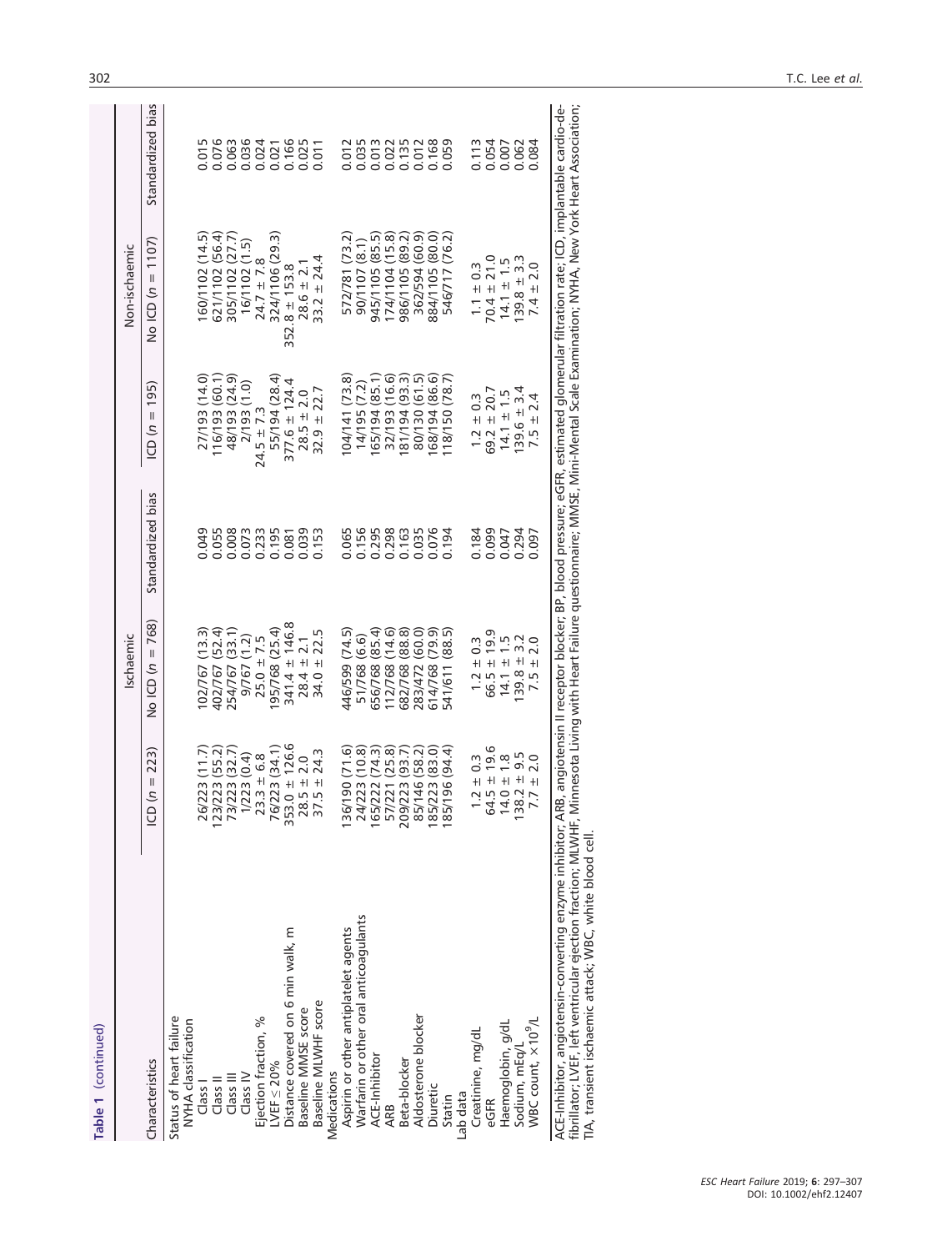| Variable                                                                     |                                                     | Ischaemic                           |                         |                                                  | Non-ischaemic                          |                   |
|------------------------------------------------------------------------------|-----------------------------------------------------|-------------------------------------|-------------------------|--------------------------------------------------|----------------------------------------|-------------------|
|                                                                              | 223)<br>$\lvert\lvert$<br>S<br>$\Xi$                | No ICD $(n = 446)$                  | Standardized bias       | 195)<br>$\parallel$<br>ICD (n                    | No ICD $(n = 390)$                     | Standardized bias |
| Treatment arm<br>Warfarin                                                    | 108/223 (48.4)                                      | 223/446 (50.0)                      | 0.031                   | 104/195 (53.3)                                   | 184/390 (47.2)                         | 0.123             |
| Middle-income countries (Argentina or Ukraine)<br>Demographics<br>Age, years | $61.1 \pm 10.0$<br>(1.3)<br>223<br>$\sum_{i=1}^{n}$ | 9/446 (2.0)<br>$.4 \pm 9.6$<br>62.  | 0.051<br>0.135          | $3/195(1.5)$<br>58.1 $\pm$ 12.2                  | (1.5)<br>11.7<br>6/390<br>57.0 ±       | 0.091<br>$\circ$  |
| Age categories<br>$60 - 74$<br>&09                                           | (51.1)<br>(41.3)<br>114/223<br>92/223               | 171/446 (38.3)<br>224/446 (50.2)    | 0.018<br>0.06           | 107/195 (54.9)<br>72/195 (36.9)                  | (35.1)<br>(58.5)<br>137/390<br>228/390 | 0.073<br>0.037    |
| Male sex<br>>74                                                              | (89.2)<br>(7.6)<br>223<br>199/223<br>$\frac{1}{2}$  | 395/446 (88.6)<br>51/446 (11.4)     | 0.126<br>0.021          | (79.0)<br>(8.2)<br>16/195<br>54/195              | (77.4)<br>(6.4)<br>302/390<br>25/390   | 0.037<br>0.07     |
| Race or ethnic group                                                         |                                                     |                                     |                         |                                                  |                                        |                   |
| Non-Hispanic White<br>Non-Hispanic Black                                     | $(79.4)$<br>$(11.7)$<br>26/223<br>177/223           | 49/446 (11.0)<br>358/446 (80.3)     | 0.022<br>0.021          | 139/195 (71.3)<br>41/195 (21.0)                  | 88/390 (22.6)<br>(71.0)<br>277/390     | 0.006<br>0.037    |
| Hispanic                                                                     | (5.8)<br>13/223                                     | 19/446 (4.3)                        | 0.074                   | 9/195(4.6)                                       | 16/390 (4.1)                           | 0.025             |
| Other                                                                        | (3.1)<br>7/223                                      | 20/446 (4.5)                        | 0.068                   | 6/195(3.1)                                       | 9/390 (2.3)                            | 0.049             |
| Educational level<br>< High school                                           | (33.0)<br>73/221                                    | 86/445 (41.8)                       | 0.18                    |                                                  | (34.4)<br>34/390                       | 0.054             |
| High school graduate or some college                                         | (49.3)<br>109/221                                   | 96/445 (44.0)                       | 0.106                   | 72/195 (36.9)<br>95/195 (48.7)<br>28/195 (14.4)  | (49.0)<br>91/390                       | 0.005             |
| College graduate or postgraduate<br>Body measurement and vital statistics    | (17.6)<br>39/221                                    | 63/445 (14.2)                       | 0.097                   |                                                  | (16.7)<br>65/390                       | 0.063             |
| Height, cm                                                                   | 8.9<br>172.4                                        | 9.2<br>$\pm\mathrm{l}$<br>172.2     | 0.023                   | $\pm$ 9.5<br>172.9                               | 9.2<br>$\pm$<br>172.9                  | 0.002             |
| Weight, kg                                                                   | 16.5<br>$+1$ +1 +1<br>86.5                          | ± 18.7<br>86.1                      | 0.022                   | $+ 21.5$<br>$+ 7.2$<br>$\frac{89.0}{29.7}$       | 23.0<br>$+1$ +1<br>89.5<br>29.7        | 0.022             |
| Body mass index mean                                                         | 5.2<br>29.1                                         | ± 5.7<br>29.0                       | 0.016                   |                                                  | 6.8                                    | $\circ$           |
| Body mass index distribution                                                 |                                                     |                                     |                         |                                                  |                                        |                   |
| $25 - 30$<br>< 25                                                            | (39.6)<br>(22.5)<br>88/222<br>50/222                | 111/445 (24.9)                      | 0.002<br>0.057          | 57/193 (29.5)<br>52/193 (26.9)                   | (31.0)<br>(26.6)<br>120/387<br>03/387  | 0.032<br>0.007    |
| > 30                                                                         | (37.8)<br>84/222                                    | 176/445 (39.6)<br>158/445 (35.5)    | 0.049                   | 84/193 (43.5)                                    | (42.4)<br>164/387                      | 0.023             |
| Systolic BP, mmHg                                                            | 19.3<br>$119.1 \pm$                                 | $120.9 \pm 16.6$<br>$70.3 \pm 11.3$ | 0.102                   | $119.9 \pm 18.6$<br>71.5 ± 11.3                  | 18.0<br>$121.7 \pm 7$                  | 0.094             |
| Pulse, beats/min                                                             | 10.1<br>$+1$<br>69.6                                |                                     | 0.064                   |                                                  | 12.2<br>$71.4 \pm$                     |                   |
| Co-morbidities                                                               |                                                     |                                     |                         |                                                  |                                        |                   |
| Diabetes mellitus<br>Hypertension                                            | 141/216 (65.3)<br>(41.3)<br>92/223                  | 274/427 (64.2)<br>178/446 (39.9)    | 0.023<br>0.027          | 07/187 (57.2)<br>50/195 (25.6)                   | (58.0)<br>(24.6)<br>217/374<br>96/390  | 0.016<br>0.024    |
| Atrial fibrillation                                                          | (5.8)<br>13/223                                     | (4.5)<br>20/446                     | 0.062                   | (8.7)<br>17/195(                                 | (6.2)<br>24/390                        | $\overline{0}$    |
| Peripheral vascular disease                                                  | $(18.8)$<br>$(13.0)$<br>42/223                      | $(15.7)$<br>$(15.5)$<br>70/446      | 0.084                   | $(7.2)$<br>$(9.7)$<br>14/195                     | 33/390 (8.5)                           | 0.047             |
| Prior stroke or TIA                                                          | 29/223                                              | 69/446                              | 0.07                    |                                                  | (11.1)<br>43/389                       | 0.043             |
| Alcohol and smoking<br>Smoking status                                        |                                                     |                                     |                         |                                                  |                                        |                   |
| Current smoker                                                               | (15.8)<br>35/222                                    | 76/445 (17.1)                       |                         |                                                  | (18.7)<br>73/390                       | 0.02              |
| Former smoker                                                                | (66.7)<br>148/222                                   | 281/445 (63.1)                      | 0.035<br>0.073<br>0.056 | 38/195 (19.5)<br>92/195 (47.2)<br>65/195 (33.3)  | (45.4)<br>177/390                      | 0.036             |
| Never smoked                                                                 | (17.6)<br>39/222                                    | (19.8)<br>88/445                    |                         |                                                  | (35.9)<br>40/390                       | 0.054             |
| Alcohol consumption                                                          |                                                     |                                     |                         |                                                  |                                        |                   |
| Previous consumption, >2 oz/day<br>Current consumption, >2 oz/day            | 65/223 (29.1)<br>(31.8)<br>71/223                   | 130/446 (29.1)<br>118/446 (26.5)    | 0.12<br>0               |                                                  | 107/390 (27.4)<br>89/390 (22.8)        | 0.064<br>0.006    |
| Never consumed alcohol                                                       | (39.0)<br>87/223                                    | (44.4)<br>98/446                    | 0.109                   | 48/195 (24.6)<br>45/195 (23.1)<br>102/195 (52.3) | (49.7)<br>94/390                       | 0.051             |
|                                                                              |                                                     |                                     |                         |                                                  |                                        |                   |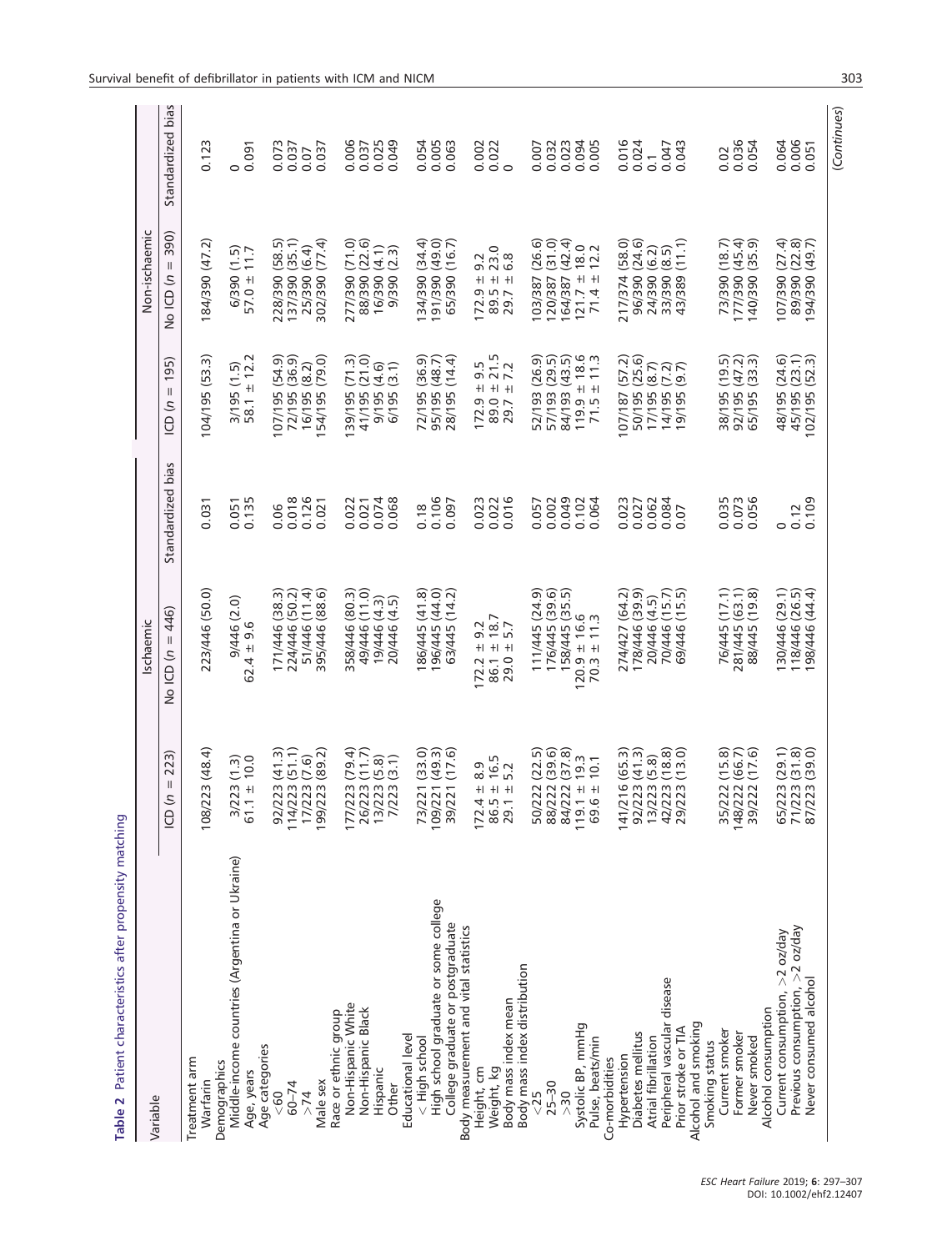Table 2 (continued) Table 2 (continued)

| Variable                                                                                                                                                                                  |                                                                                                                                       | Ischaemic                                                                                                   |                   |                                                      | Non-ischaemic                    |                    |
|-------------------------------------------------------------------------------------------------------------------------------------------------------------------------------------------|---------------------------------------------------------------------------------------------------------------------------------------|-------------------------------------------------------------------------------------------------------------|-------------------|------------------------------------------------------|----------------------------------|--------------------|
|                                                                                                                                                                                           | 223)<br>$\overline{z}$<br>$\Xi$                                                                                                       | 446)<br>No ICD $(n =$                                                                                       | Standardized bias | 195)<br>$\overline{CD}$ (n =                         | 390)<br>No ICD $(n =$            | Standardized bias  |
| Status of heart failure                                                                                                                                                                   |                                                                                                                                       |                                                                                                             |                   |                                                      |                                  |                    |
| NYHA classification                                                                                                                                                                       |                                                                                                                                       |                                                                                                             |                   |                                                      |                                  |                    |
| Class I                                                                                                                                                                                   | 26/223                                                                                                                                | 64/445 (14.4)                                                                                               | 0.08              | 27/193 (14.0)                                        | (14.4)<br>56/389                 | 0.012              |
| Class <sup>II</sup>                                                                                                                                                                       |                                                                                                                                       | 229/445 (51.5)                                                                                              | 0.074             | 116/193 (60.1                                        | 235/389 (60.4)                   | 0.006              |
| Class III                                                                                                                                                                                 | 123/223 (55.2)<br>73/223 (32.7)                                                                                                       | 149/445 (33.5)                                                                                              |                   | 48/193 (24.9)                                        | 93/389 (23.9)                    |                    |
| Class IV                                                                                                                                                                                  | 1/223(0.4)                                                                                                                            | 3/445 (0.7)                                                                                                 | 0.016             | 2/193 (1.0)                                          | (1.3)<br>5/389 (                 | 0.023              |
| LVEF, %                                                                                                                                                                                   |                                                                                                                                       | $24.2 \pm 7.6$                                                                                              | 0.117             | $24.5 \pm 7.3$                                       | 7.2<br>$24.3 +$                  | 0.031              |
| LVEF $\leq 20\%$                                                                                                                                                                          | $23.3 \pm 6.8$<br>76/223 (34.1)                                                                                                       | 139/446 (31.2)                                                                                              | 0.062             | 55/194 (28.4)                                        | 111/390 (28.5)                   |                    |
| Distance covered on a 6 min walk, m                                                                                                                                                       | 126.6                                                                                                                                 |                                                                                                             | 0.044             | 124.4<br>$377.6 \pm$                                 | 155.4<br>$377.7 \pm$             | $0.002$<br>$0.001$ |
| Baseline MMSE score                                                                                                                                                                       |                                                                                                                                       | $359.3 \pm 151.4$<br>$28.4 \pm 2.0$                                                                         | 0.019             | $28.5 \pm 2.0$                                       | $28.6 \pm$                       | 0.029              |
| Baseline MLWHF score                                                                                                                                                                      | $353.0 \pm 126.6$<br>$28.5 \pm 2.0$<br>$37.5 \pm 24.3$                                                                                | $34.2 \pm 22.7$                                                                                             | 0.144             | $32.9 \pm 22.7$                                      | 24.7<br>$32.1 \pm$               | 0.033              |
| Medications                                                                                                                                                                               |                                                                                                                                       |                                                                                                             |                   |                                                      |                                  |                    |
| Aspirin or other antiplatelet agents                                                                                                                                                      |                                                                                                                                       | 248/344 (72.1                                                                                               | 0.011             | 04/141 (73.8)                                        | (71.8)<br>96/273                 | 0.044              |
| Warfarin or other oral anticoagulants                                                                                                                                                     | (10.8)<br>136/190 (1<br>24/223 (165/22 (165/222 (165/222 (165/222 (165/222 (165/222 (165/222 (165/222 (165) (165) (165) (165) (165) ( | 37/446 (8.3)                                                                                                | 0.086             | 14/195(7.2)                                          | 34/390 (8.7)                     | 0.056              |
| ACE-Inhibitor                                                                                                                                                                             | (74.3)                                                                                                                                | 354/446 (79.4)                                                                                              | 0.121             | 65/194 (85.1)                                        | 319/390 (81.8)                   | 0.086              |
| <b>ARB</b>                                                                                                                                                                                | (25.8)                                                                                                                                | 91/446 (20.4)                                                                                               | 0.13              | 32/193 (16.6)                                        | 71/390 (18.2)                    | 0.043              |
| Beta-blocker                                                                                                                                                                              | 209/223 (93.7)                                                                                                                        | 410/446 (91.9)                                                                                              | 0.068             | 81/194 (93.3)                                        | 369/390 (94.6)                   | 0.056              |
| Aldosterone blocker                                                                                                                                                                       | 85/146 (58.2)                                                                                                                         | 57/276 (56.9)                                                                                               | 0.027             | 80/130 (61.5)                                        | 129/229 (56.3)                   | 0.106              |
| Diuretic                                                                                                                                                                                  | (83.0)<br>185/223                                                                                                                     | 370/446 (83.0)                                                                                              |                   | 168/194 (86.6)                                       | 339/390 (86.9)                   | 0.01               |
| Statin                                                                                                                                                                                    | 185/196 (94.4)                                                                                                                        | (90.6)<br>319/352                                                                                           | 0.138             | 118/150 (78.7)                                       | (73.0)<br>187/256                | 0.13               |
| Lab data                                                                                                                                                                                  |                                                                                                                                       |                                                                                                             |                   |                                                      |                                  |                    |
| Creatinine, mg/dL                                                                                                                                                                         |                                                                                                                                       | $\begin{array}{c} 1.2 \pm 0.3 \\ 66.4 \pm 19.9 \\ 14.0 \pm 1.6 \\ 139.2 \pm 3.2 \\ 7.7 \pm 2.1 \end{array}$ | 0.124             | $1.2 \pm 0.3$                                        | $1.2 \pm 0.4$<br>69.7 ± 20.4     | 0.003              |
| eGFR                                                                                                                                                                                      |                                                                                                                                       |                                                                                                             | 0.094             |                                                      |                                  | 0.023              |
| Haemoglobin, g/dL                                                                                                                                                                         |                                                                                                                                       |                                                                                                             | 0.024             | $69.2 \pm 20.7$<br>14.1 $\pm$ 1.5<br>139.6 $\pm$ 3.4 | 1.5<br>$14.1 \pm 1.39.5 \pm 1.5$ | 0.041              |
| Sodium, mEq/L                                                                                                                                                                             |                                                                                                                                       |                                                                                                             | 0.161             |                                                      | $3.\overline{3}$                 |                    |
| WBC count, $\times 10^9$ /L                                                                                                                                                               | $\begin{array}{c} 1.2 \pm 0.3 \\ 64.5 \pm 19.6 \\ 14.0 \pm 1.8 \\ 138.2 \pm 9.5 \\ 7.7 \pm 2.0 \end{array}$                           |                                                                                                             | 0.033             | 2.4<br>$^{+}$<br>LU.                                 | 2.2<br>$\pm$                     | 0.014              |
| ACE-Inhibitor, angiotensin-converting enzyme inhibitor; ARB, Angiotensin II receptor blocker; BP, blood pressure; eGFR, estimated glomerular filtration rate; ICD, implantable cardio-de- |                                                                                                                                       |                                                                                                             |                   |                                                      |                                  |                    |

fibrillator: LVEF, left ventricular ejection fraction; ML/WHF, Minnesota Living with Heart Failure questionnaire; MMSE, Mini-Mental Scale Examination; NYHA, New York Heart Association;<br>TlA, transient ischaemic attack; WBC, fibrillator; LVEF, left ventricular ejection fraction; MLWHF, Minnesota Living with Heart Failure questionnaire; MMSE, Mini-Mental Scale Examination; NYHA, New York Heart Association; TIA, transient ischaemic attack; WBC, white blood cell. Values are mean  $\pm$  SD or n (%).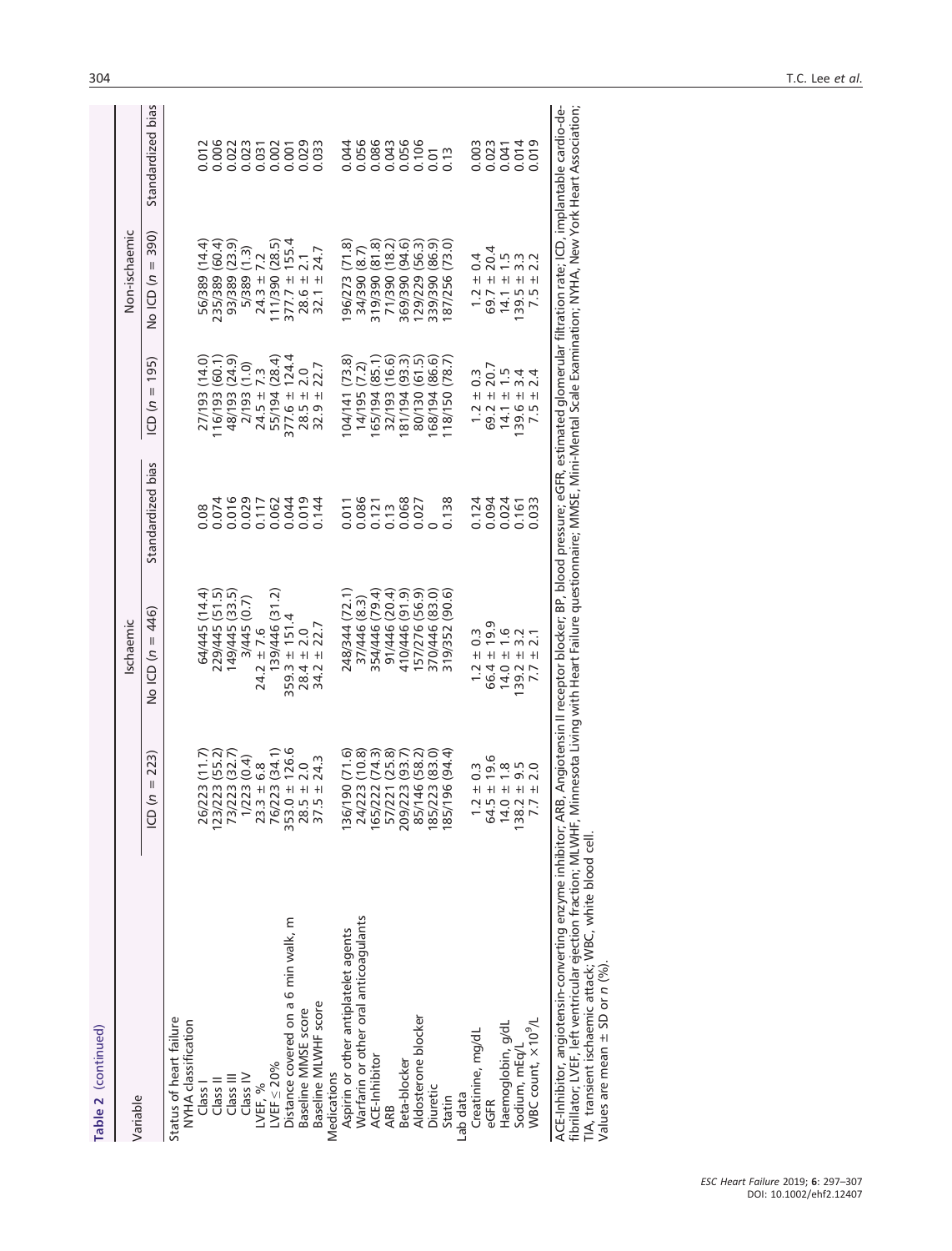Figure 2 Kaplan–Meier curves showing the survival of those with and without an implantable cardioverter-defibrillator: (A) patients with nonischaemic heart failure and (B) patients with ischaemic heart failure.



in WARCEF was not blinded to defibrillator status, and the number of sudden death events was small. In addition, the DANISH trial<sup>6</sup> has shown that in the populations with NICM in which ICDs did not reduce overall mortality, ICDs may nonetheless have an apparent effect on sudden death (HR: 0.50; 95% CI: 0.31 to 0.82;  $P = 0.005$ ).

Despite our findings, there remains uncertainty regarding the current recommendation for ICD implantation in patients with NICM. Subsequent analysis of the DANISH trial has shown that ICD implantation may be beneficial in NICM

patients younger than 70 years of age. $27$  Compared with the DANISH trial in which the median age was 63 years old, NICM patients in the WARCEF trial were considerably younger, with a median age of 58 years old. It is therefore unclear if age or other clinical risk predictors might be helpful in guiding decision for ICD implantation in patients with NICM. Furthermore, statistical power remains a concern for both the DANISH trial and our analysis, as recent meta-analyses continue to suggest a survival benefit for ICD implantation among patients with NICM $^{7-11}$  even after the inclusion of the DANISH trial. Nonetheless, differences in patient clinical characteristics and contemporary background medical therapy may affect the validity of these findings, and thereby, future studies with carefully defined patient selection criteria will be needed to clarify whether ICD implantation can be beneficial in subgroups of patients with NICM.<sup>28</sup>

#### Limitations

First, our study was retrospective and therefore necessarily hypothesis generating. ICD status was not randomly assigned, which raised the potential for indication bias. To address this, we used a propensity-matching approach, which can address confounding from known baseline covariates. However, residual confounding may still be present, because the decision to place an ICD is often nuanced and incorporates additional unmeasured patient clinical and psychosocial characteristics. Second, past medical history of cardiac arrest was not recorded at baseline, and it is possible that a small number of patients received ICDs for secondary prevention. However, these patients are more likely to benefit from  $ICDs<sub>1</sub><sup>29</sup>$  which therefore would not affect our null finding for patients with NICM. Third, we did not collect detailed information on CRT status at baseline, or whether patients received ICD and/or CRT during follow-up. We also did not collect electrocardiogram data such as QRS duration or presence of left bundle branch block. We therefore were not able to control for these potential confounders. Fourth, WARCEF was limited to patients in sinus rhythm at baseline, which may limit the external validity of our analysis. Fifth, our propensity matching led to exclusion of more than half of the patients with NICM from the current analysis, and our findings therefore must be interpreted cautiously.

Table 3 Hazard ratio to assess the effect of ICD status on mortality for those with ICM and with NICM based on the matched sample

|                                                         | Patients with ICM                                                          |                         | Patients with NICM                                                         |                         | Interaction             |
|---------------------------------------------------------|----------------------------------------------------------------------------|-------------------------|----------------------------------------------------------------------------|-------------------------|-------------------------|
|                                                         | Hazard ratio (95% CI)                                                      | P value                 | Hazard ratio (95% CI)                                                      | P value                 | P value                 |
| All-cause death<br>Cardiovascular death<br>Sudden death | $0.640(0.448 - 0.915)$<br>$0.713(0.473 - 1.075)$<br>$0.673(0.385 - 1.176)$ | 0.015<br>0.107<br>0.164 | $0.984(0.641 - 1.509)$<br>$0.967(0.578 - 1.618)$<br>$0.246(0.077 - 0.781)$ | 0.941<br>0.898<br>0.017 | 0.131<br>0.365<br>0.124 |

CI, confidence intervals; ICD, implantable cardioverter-defibrillator; ICM, ischaemic cardiomyopathy; NICM, non-ischaemic cardiomyopathy.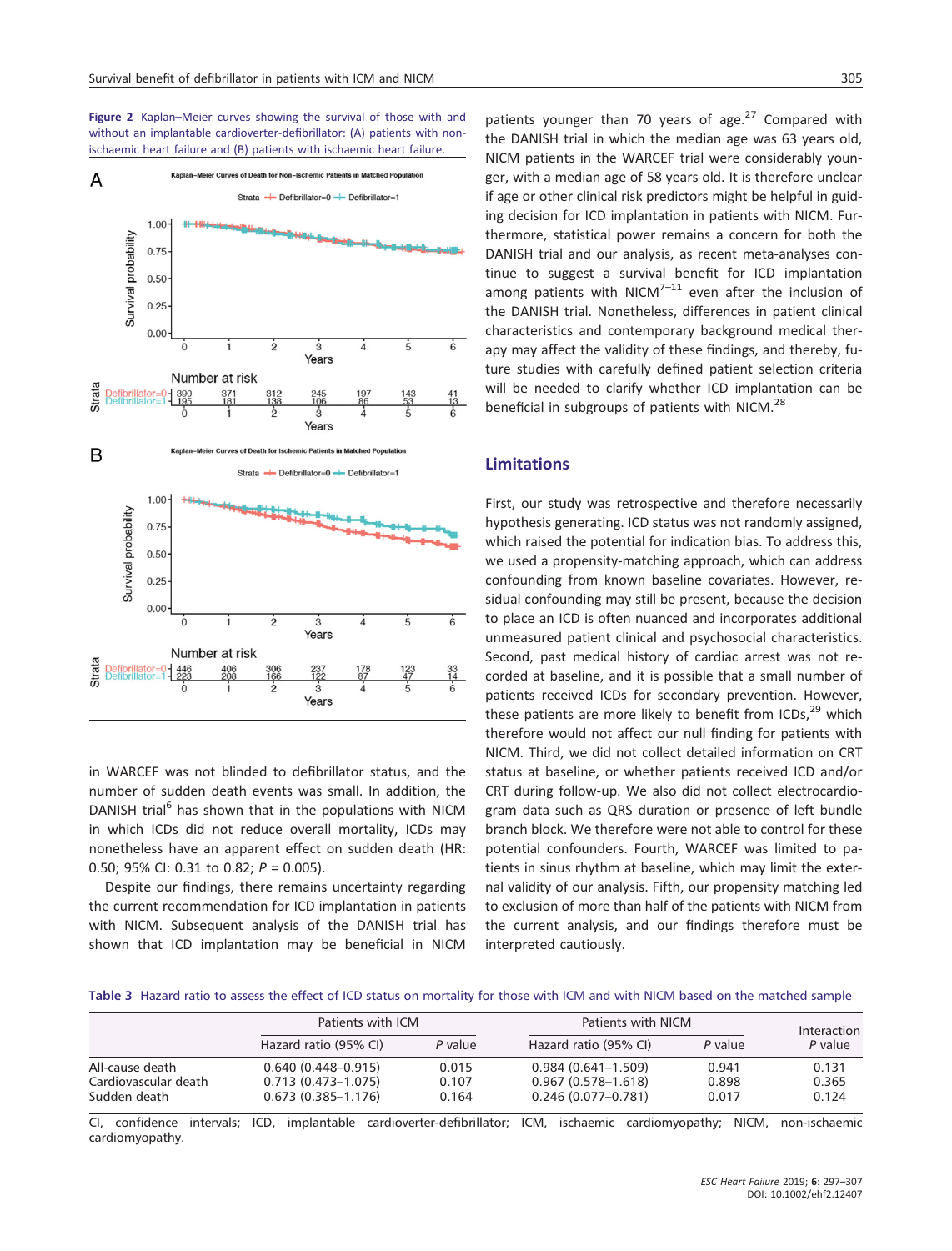#### **Conclusions**

In this propensity-matched, retrospective analysis of data from the WARCEF trial, we found that the presence of ICD at baseline conveyed a survival benefit in those with ICM but not in those with NICM. Our results are consistent with previous literature demonstrating that ICDs are beneficial in patients with ICM and corroborated the results of the DAN-ISH trial, which suggested that beneficial effects of ICDs are attenuated in patients with NICM.

## Conflict of interest

S.D.A. reports being a consultant for Bayer, Boehringer Ingelheim, Novartis, Stealth Peptides, Servier, Vifor, and Janssen (all for trial/registry steering committee work), and he has received research grants from Abbott Vascular and Vifor. S.H. reports being a consultant for St. Jude Medical, Daiichi Sankyo, Bristol-Myers Squibb, and Pfizer. A. J.L. has received a research grant from Bristol-Myers Squibb/Pfizer for the AREST trial. G.Y.H.L. has served as a consultant for Bayer/Janssen, BMS/Pfizer, Biotronik, Medtronic, Boehringer Ingelheim, Novartis, Verseon, and Daiichi Sankyo and speaker for Bayer, BMS/Pfizer, Medtronic, Boehringer Ingelheim, and Daiichi Sankyo. No fees are directly received personally. R.L.S. has received research grants from NINDS, NCATS, AHA, Evelyn McKnight Brain Foundation, and

Boehringer Ingelheim. J.R.T. has received consulting fees/research grants from Actelion, Amgen, Bayer, Cytokinetics, Medtronic, Novartis, St. Jude Medical, and Trevena. The other authors have no conflicts of interest to report.

## Funding

The WARCEF trial was supported by grants [U01-NS-043975 (to S.H.) and U01-NS-039143 (to J.L.P.T.)] from the National Institute of Neurological Disorders and Stroke. S.Y. is supported by a National Institutes of Health K23 career development award (K23-HL-121144). T.C.L. is supported by a grant from the Abe Fellowship Program administered by the Social Science Research Council and in cooperation with and with funds provided by the Japan Foundation Center for Global Partnership.

## Supporting information

Additional supporting information may be found online in the Supporting Information section at the end of the article.

Appendix S1. Supporting information.

## References

- 1. Ponikowski P, Voors AA, Anker SD, Bueno H, Cleland JG, Coats AJ, Falk V, Gonzalez-Juanatey JR, Harjola VP, Jankowska EA, Jessup M, Linde C, Nihoyannopoulos P, Parissis JT, Pieske B, Riley JP, Rosano GM, Ruilope LM, Ruschitzka F, Rutten FH, van der Meer P, Authors/Task Force M, Document R. ESC guidelines for the diagnosis and treatment of acute and chronic heart failure: the Task Force for the diagnosis and treatment of acute and chronic heart failure of the European Society of Cardiology (ESC). Developed with the special contribution of the Heart Failure Association (HFA) of the ESC. Eur J Heart Fail 2016; 18: 891–975.
- 2. Yancy CW, Jessup M, Bozkurt B, Butler J, Casey DE Jr, Drazner MH, Fonarow GC, Geraci SA, Horwich T, Januzzi JL, Johnson MR, Kasper EK, Levy WC, Masoudi FA, McBride PE, McMurray JJ, Mitchell JE, Peterson PN, Riegel B, Sam F, Stevenson LW, Tang WH, Tsai EJ, Wilkoff BL, American College of Cardiology Foundation, American Heart

Association Task Force on Practice Guidelines. 2013 ACCF/AHA guideline for the management of heart failure: a report of the American College of Cardiology Foundation/American Heart Association Task Force on Practice Guidelines. J Am Coll Cardiol 2013; 62: e147–e239.

- 3. Moss AJ, Zareba W, Hall WJ, Klein H, Wilber DJ, Cannom DS, Daubert JP, Higgins SL, Brown MW, Andrews ML, Multicenter Automatic Defibrillator Implantation Trial III. Prophylactic implantation of a defibrillator in patients with myocardial infarction and reduced ejection fraction. N Engl J Med 2002; 346: 877–883.
- 4. Bardy GH, Lee KL, Mark DB, Poole JE, Packer DL, Boineau R, Domanski M, Troutman C, Anderson J, Johnson G, McNulty SE, Clapp-Channing N, Davidson-Ray LD, Fraulo ES, Fishbein DP, Luceri RM, Ip JH, Sudden Cardiac Death in Heart Failure Trial I. Amiodarone or an implantable cardioverter-defibrillator for congestive

heart failure. N Engl J Med 2005; 352: 225–237.

- 5. Kadish A, Dyer A, Daubert JP, Quigg R, Estes NA, Anderson KP, Calkins H, Hoch D, Goldberger J, Shalaby A, Sanders WE, Schaechter A, Levine JH, Defibrillators in Non-Ischemic Cardiomyopathy Treatment Evaluation I. Prophylactic defibrillator implantation in patients with nonischemic dilated cardiomyopathy. N Engl J Med 2004; 350: 2151–2158.
- 6. Kober L, Thune JJ, Nielsen JC, Haarbo J, Videbaek L, Korup E, Jensen G, Hildebrandt P, Steffensen FH, Bruun NE, Eiskjaer H, Brandes A, Thogersen AM, Gustafsson F, Egstrup K, Videbaek R, Hassager C, Svendsen JH, Hofsten DE, Torp-Pedersen C, Pehrson S, Investigators D. Defibrillator implantation in patients with nonischemic systolic heart failure. N Engl J Med 2016; 375: 1221–1230.
- 7. Al-Khatib SM, Fonarow GC, Joglar JA, Inoue LYT, Mark DB, Lee KL, Kadish A, Bardy G, Sanders GD. Primary prevention implantable cardioverter defibrillators in patients with nonischemic